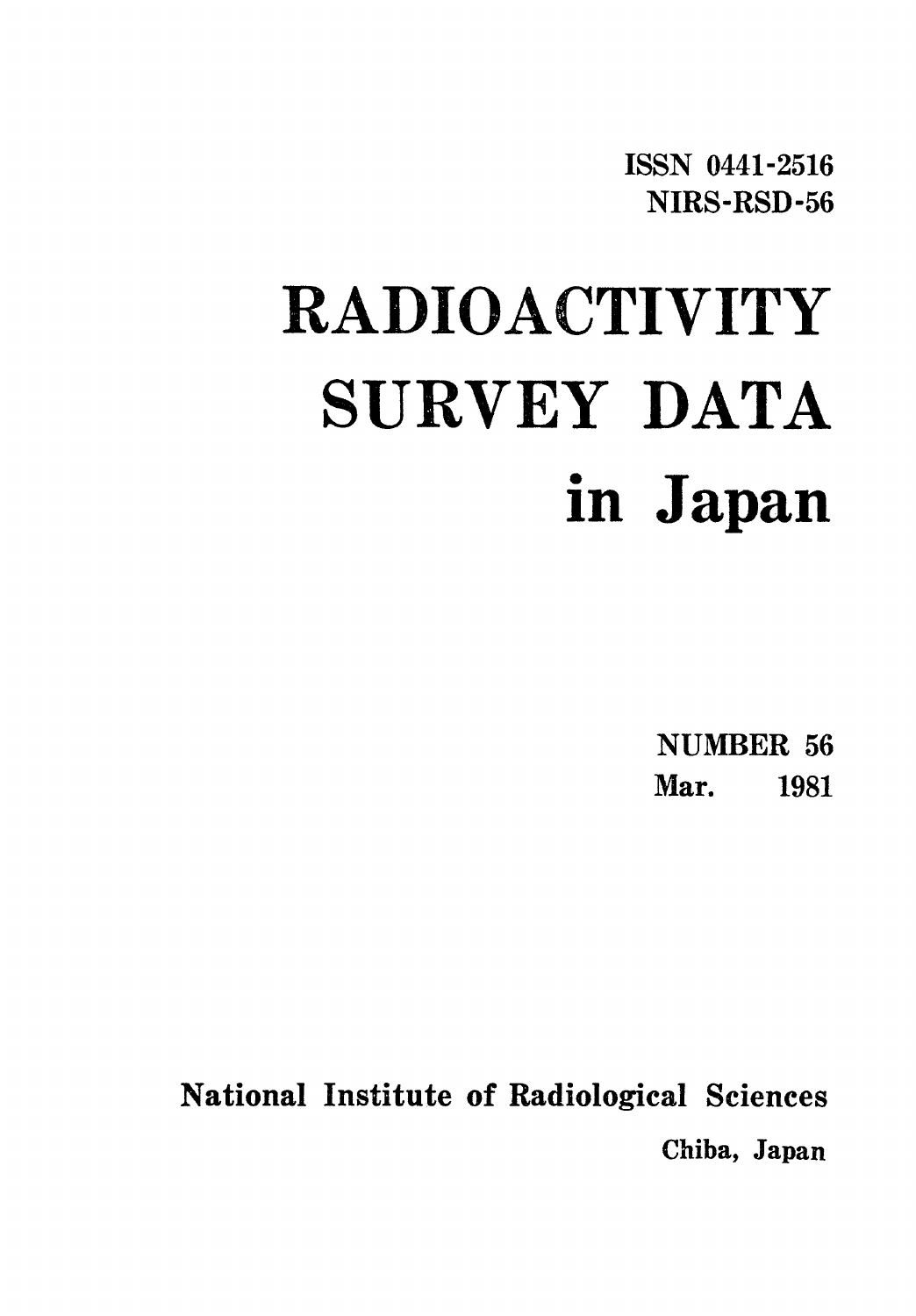## **Radioactivity Survey Data** in Japan

# Number 56

### **March 1981**

#### **CONTENTS**

ENVIRONMENTAL DATA

(National Institute of Radiological Sciences)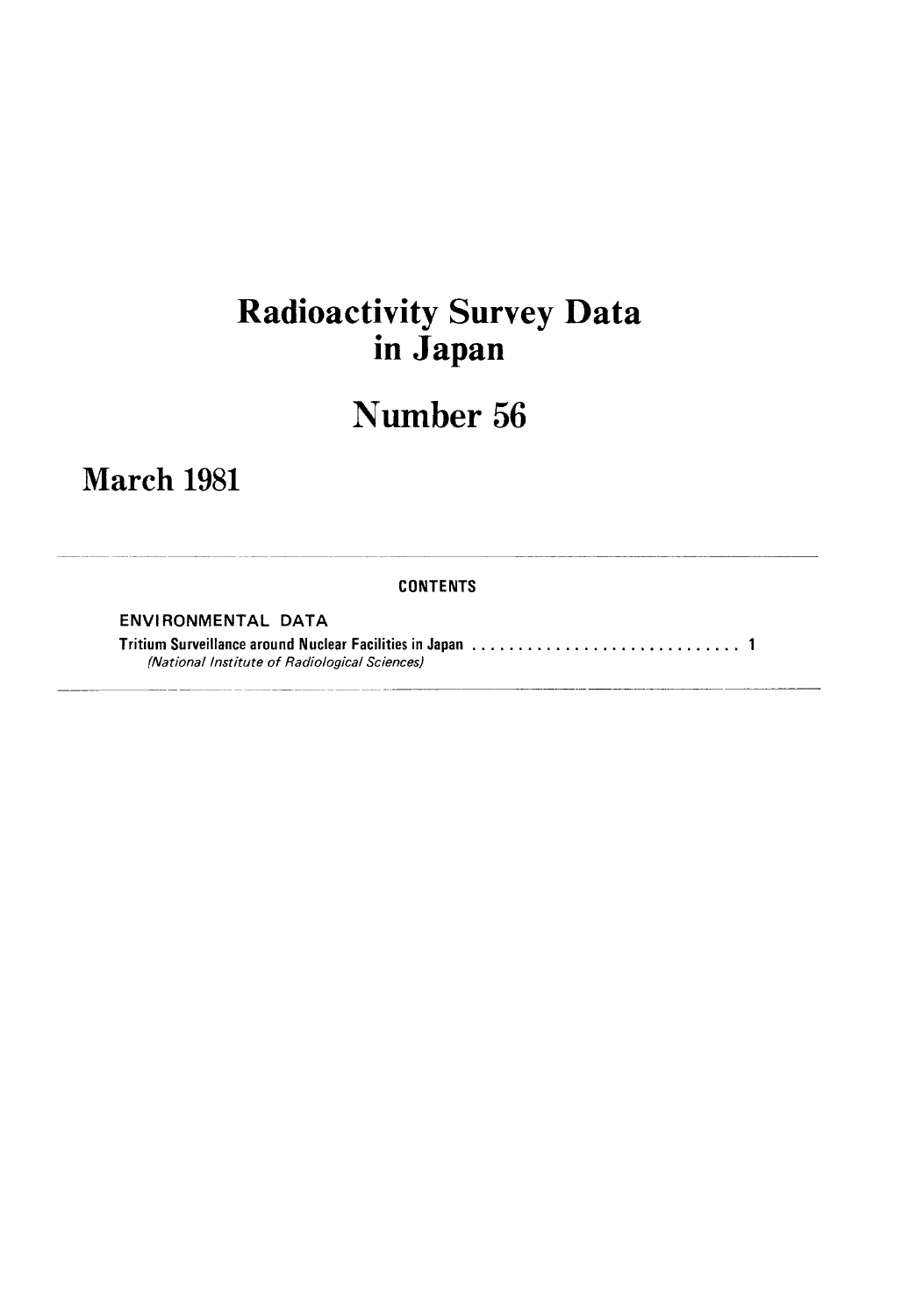#### Tritium Surveillance around Nuclear Facilities in Japan

Kiriko Tanaka Yoshikazu Inoue Tetsuo Iwakura Yosihiko Kasida

In order to measure the tritium levels, and consequently to assess the public health significance of tritium in the environmental water around the nuclear facilities, the tritium surveillance program began in 1967 locally at Tsuruga and Mihama districts. Nowadays it has been expanded to the twelve commercial nuclear power stations (Table 1) and five nuclear facilities. Their locations are presented in Figure 1. The data from 1967 to 1976 were reported in "Radioactivity Survey Data in Japan, NIRS-RSD-44 (1978)". In this publication the data from 1977 to 1980 are presented.

Though the frequency of sampling were limited once or twice a year in most cases, the times and the points were managed to fix at each station in order to follow the annual variation of tritium level, taking account of its seasonable variation. Sampling objects of water were selected basically according to following categories.

- a) Land water such as rivers, reservoirs or ponds and wells around the nuclear station which are utilized as the sourse of the primary cooling water or the drinking water in the station.
- b) Sea water at the inlet or the outlet of the secondary cooling water.
- Tap water around the station. c)
- d) Land, sea and tap water being remote from the station whose data serve as the baseline to compare with those belong to above categories.

For samples whose tritium concentration is expected less than about 100 pCi/l, they were electrolytically enriched, and then counted by the liquid scintillation counters, Aloka LB 600 or Aloka LB 1. Aloka LSC-LB 1 is designed to use large capacity vials. Its typical counting efficiency of tritium and the background count rate were 12% and 4.5 cpm, respectively for the sample prepared by mixing with 45 ml of water and 55 ml of emulsion scintillator in a 100 ml teflon vial.

The results of each station sampled from the points shown in Figure 2 to 9 are listed in Table 2 to 9. respectively. Certain trends obvious from the data are as follows. Tritium from the effluent was not reflected in all the land water and the tap water around the nuclear power stations and the nuclear facilities.

Tritium concentration in rivers, streams, and reservoirs (pools) decreased exponentially from about 400 pCi/l in 1971 to about 100 pCi/l in 1980 with the halflife of about five years at Fukushima and Ibaragi. in northeastern Japan. In southwestern Japan, Fukui, Shimane, Saga, it decreased exponentially from about 200-300 pCi/l in 1971 to about 60-100 pCi/l in 1979.

Sea water sampled at the intake of the station or on the seashore far from the outlet was regarded not to be influenced by the effluent from the nuclear reactors or facilities. Tritium concentration in these coastal waters decreased from 30-70 pCi/l in 1971 to 20-30 pCi/l in 1979 with the half-life of about six years.

Tritium concentration of tap water around the nuclear power stations was lower or same as the river.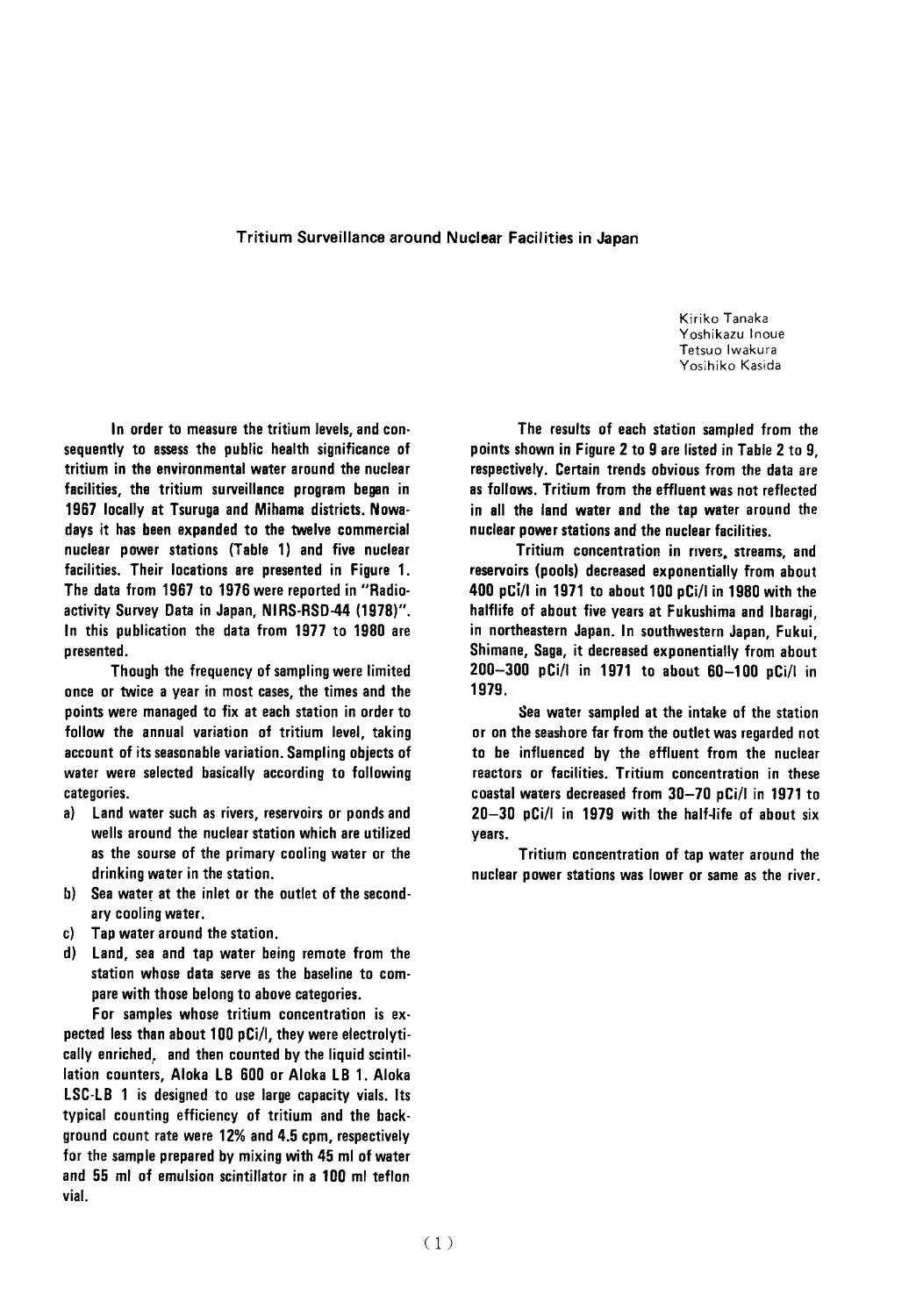Figure 1 Location of Nuclear Power Stations and Nuclear Facilities



 $(2)$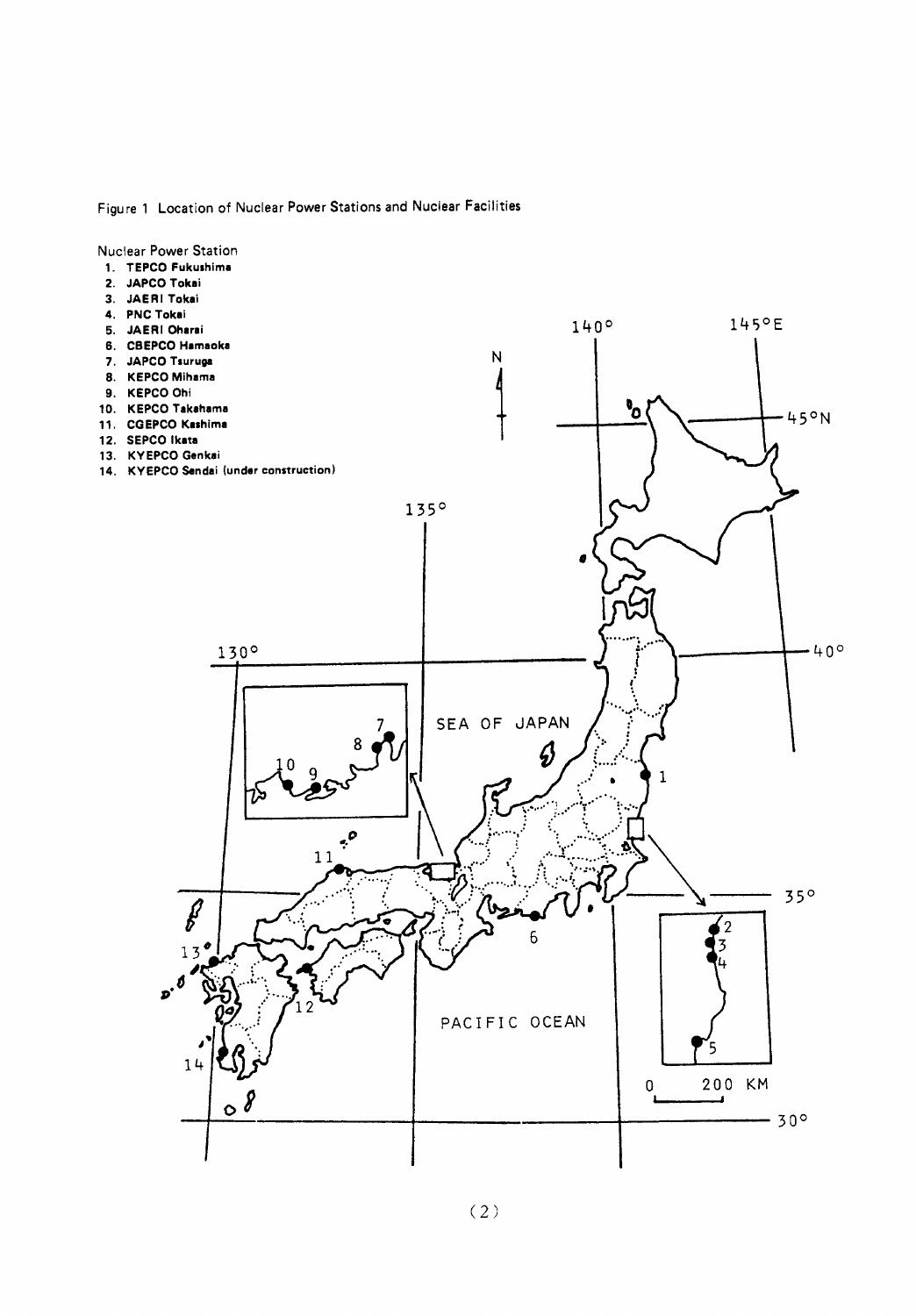| Name of Organization                  | Abbre-<br>viation | Location:<br>Town and<br>PREFECTURE | Name of Nuclear<br>Power Plant |                  | Type of<br>Reactor     | Power<br>(MWe)              | Date of Beginning<br>of Operation              |
|---------------------------------------|-------------------|-------------------------------------|--------------------------------|------------------|------------------------|-----------------------------|------------------------------------------------|
| Tokyo Electric Power Co.              | TEPCO             | Ohkuma,                             | Fukushima Dai-Ichi             |                  |                        |                             |                                                |
|                                       |                   | FUKUSHIMA                           | Unit-1                         |                  | BWR.                   | 460                         | Mar. 26, 1971                                  |
|                                       |                   |                                     | Unit-2                         |                  | BWR                    | 784                         | Jul.<br>18, 1974                               |
|                                       |                   |                                     | Unit-3                         |                  | <b>BWR</b>             | 784                         | Mar. 27, 1976                                  |
|                                       |                   |                                     | Unit-4                         |                  | BWR                    | 784                         | 2, 1978<br>Oct.                                |
|                                       |                   |                                     | Unit-5                         |                  | BWR                    | 784                         | Apr. 18, 1978                                  |
|                                       |                   |                                     | Unit-6                         |                  | <b>BWR</b>             | 1,100                       | Oct. 24, 1979                                  |
|                                       |                   | Tomioka,<br>FUKUSHIMA               | Fukushima Dai-Ni               |                  |                        |                             |                                                |
|                                       |                   |                                     | Unit-1                         |                  | BWR                    | 1,100                       | $1982$ <sup>*1</sup><br>(May,                  |
|                                       |                   |                                     | Unit-2                         |                  | BWR                    | 1,100                       | $1983$ <sup>*1</sup><br>(Aug.                  |
| The Japan Atomic Power Co.            | <b>JAPCO</b>      | Tokai,                              | Tokai                          | Unit-1           | <b>GCR</b>             | 166                         | 25, 1966<br>Jul.                               |
|                                       |                   | <b>IBARAGI</b>                      |                                | Unit-2           | BWR                    | 1,100                       | Nov. 28, 1978                                  |
|                                       |                   | Myojin,<br><b>FUKUI</b>             | Tsuruqa                        | Unit-1           | <b>BWR</b>             | 357                         | Mar. 14, 1970                                  |
|                                       |                   |                                     |                                |                  | Research               |                             |                                                |
| Japan Atomic Energy Research          | JAERI             | Tokai.                              | Tokai                          | JRR-2            | Reactor                | $*^2$ 10                    | 1,1960<br>Oct.                                 |
| Institute                             |                   | <b>IBARAGI</b>                      |                                | JRR-3            | $\ddot{\phantom{a}}$   | $*310$                      | Sept. 12, 1962                                 |
|                                       |                   |                                     |                                | JRR-4            | $\bar{r}$              | $\star$ 4<br>$\blacksquare$ | Jan. 28, 1965                                  |
|                                       |                   |                                     |                                | JPDR             | <b>BWR</b><br>Research | 47                          | Aug. 22, 1963                                  |
|                                       |                   | Oharai<br>IBARAGI                   | Oharai                         | <b>JMTR</b>      | Reactor                | $*$ <sup>4</sup> 50         | Mar. 30, 1968                                  |
| Power Reactor and Nuclear<br>Fuel Co. | <b>PNC</b>        | Tokai,<br><b>IBARAGI</b>            | Fuel Reprocessing              |                  |                        |                             | Sept. 22, 1977                                 |
|                                       |                   | Oharai.<br><b>IBARAGI</b>           | Oharai Engineering<br>Center   |                  | FBR                    | 100                         | Apr. 24, 1977                                  |
|                                       |                   | Myojin,<br><b>FUKUI</b>             | Tsuruga                        |                  | ATR                    | 165                         | Mar. 20, 1978                                  |
| Chubu Electric Power Co.              | <b>CBEPCO</b>     | Hamaoka,                            | Hamaoka                        | Unit-1           | BWR                    | 540                         | Mar. 17, 1976                                  |
|                                       |                   | <b>SHIZUOKA</b>                     |                                | Unit-2           | BWR                    | 840                         | Nov. 29, 1978                                  |
| Kansai Electric Power Co.             | <b>KEPCO</b>      | Mihama,                             | Mihama                         | Unit-1           | PWR                    | 340                         | Nov. 28, 1970                                  |
|                                       |                   | FUKUI                               |                                | Unit-2           | PWR                    | 500                         | Jul.<br>25, 1972                               |
|                                       |                   |                                     |                                | Unit-3           | PWR                    | 826                         | 1, 1976<br>Dec.                                |
|                                       |                   | Ohi, FUKUI                          | Ohi                            | Unit-1           | PWR                    | 1,175                       | Mar. 27, 1979                                  |
|                                       |                   |                                     |                                | Unit-2           | PWR.                   | 1,175                       | 5, 1979<br>Dec.                                |
|                                       |                   | Takahama,                           | Takahama Unit-1                |                  | PWR                    | 826                         | Nov. 14, 1974                                  |
|                                       |                   | FUKUI                               |                                | Unit-2           | PWR                    | 826                         | Nov. 14, 1975                                  |
| Chugoku Electric Power Co.            | CGEPCO            | Kashima,<br>SHIMANE                 | Shimane                        | Unit-1           | <b>BWR</b>             | 460                         | Mar. 29, 1974                                  |
|                                       |                   |                                     |                                |                  |                        |                             |                                                |
| Shikoku Electric Power Co.            | SEPCO             | Ikata,<br><b>EHIME</b>              | Ikata                          | Unit-1<br>Unit-2 | PWR<br>PWR             | 566<br>566                  | Sept. 30, 1977<br>Mar.<br>$1982$ <sup>*1</sup> |
| Kyushu Electric Power Co.             | <b>KYEPCO</b>     | Genkai,                             | Genkai                         | Unit-1           | PWR                    | 559                         | Oct. 15, 1975                                  |
|                                       |                   | SAGA                                |                                | Unit-2           | PWR                    | 559                         | $1981$ <sup>*1</sup><br>(Mar.                  |
|                                       |                   | Sendai,<br>KAGOSHIMA                | Sendai                         | Unit-1           | PWR                    | 890                         | (Jul.<br>$1984$ <sup>*1</sup>                  |

#### Table 1 Nuclear Power Facilities in Japan (as of Oct. 1979)

 $\star_1$  : Under Construction

 $\star$ 2 : Enriched uranium—heavy water moderated reactor<br> $\star$ 3 : Natural uranium—heavy water moderated reactor

 $\star$ 4 : Enriched uranium-light water moderated reactor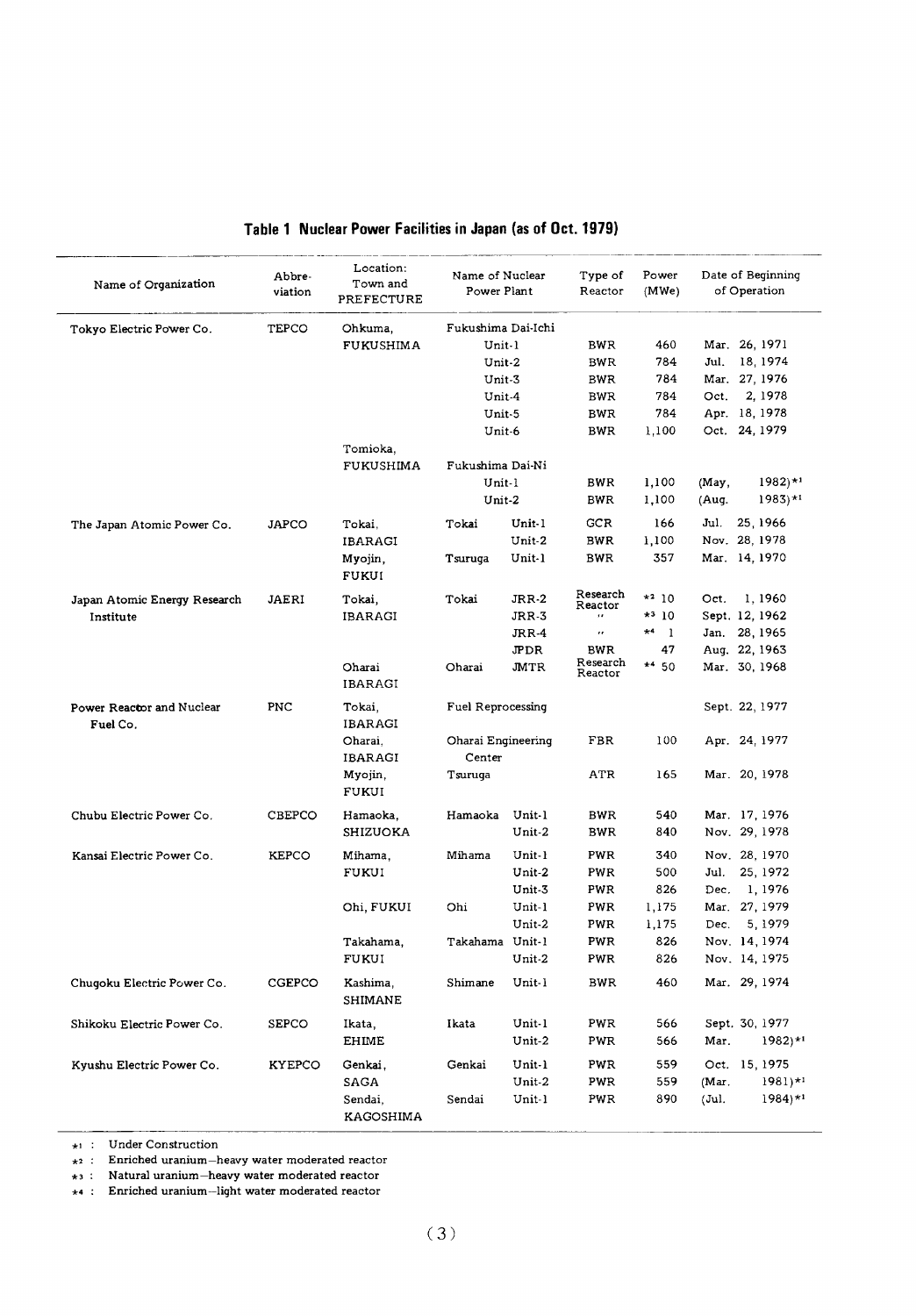#### Figure 2 Sampling Points around TEPCO FUKUSHIMA Nuclear Power Station.

Numbers #1  $\sim$  #6 in Figure indicate the number of reactors, respectively.

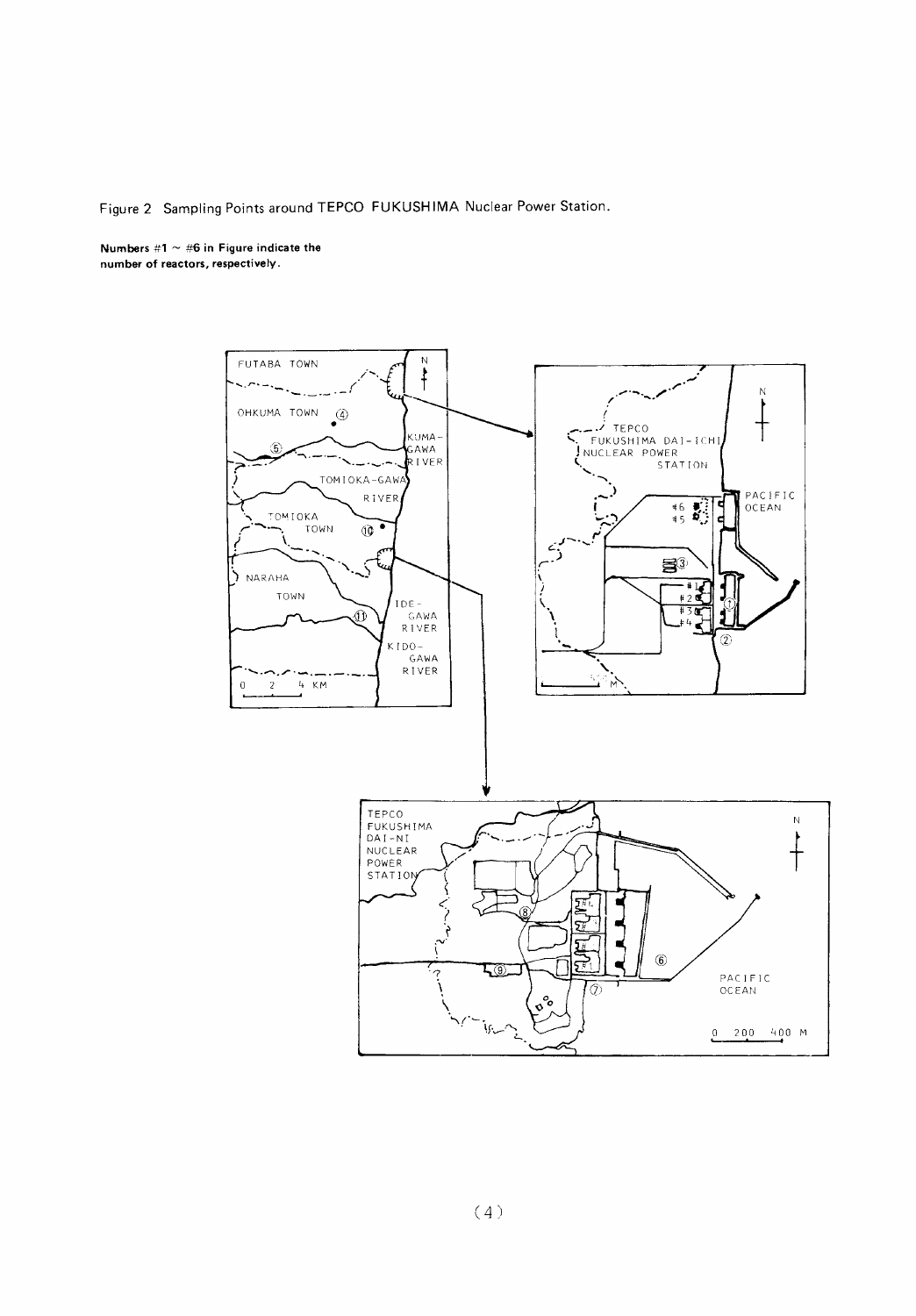|                |                                                  |                      |                    | Tritium Concentration, $pCi/\ell \pm 2 S.D.$ |                    |
|----------------|--------------------------------------------------|----------------------|--------------------|----------------------------------------------|--------------------|
| Sample<br>No.  | Sampling Points around the Nuclear Power Station | Water Source         | Mar.<br>29<br>1979 | Oct.<br>18<br>1979                           | Mar.<br>13<br>1980 |
|                | TEPCO FUKUSHIMA DAI-ICHI POWER STATION           |                      |                    |                                              |                    |
| 1              | Inlet of secondary cooling water                 | sea                  | $11 \pm 5$         |                                              | $23 \pm 3$         |
| $\overline{2}$ | Outlet of secondary cooling water                | sea                  | $10 \pm 5$         |                                              | $10 \pm 3$         |
| 3              | Tap water of TEPCO                               | stream               | $59 \pm 32$        |                                              | $53 \pm 4$         |
| 4              | Tap water at Ohokuma                             | stream               | $110 \pm 25$       | $\overline{\phantom{a}}$                     | $91 \pm 4$         |
| 5              | Sakashita dam                                    | stream               | $76 \pm 21$        |                                              | $93 \pm 5$         |
|                | TEPCO FUKUSHIMA DAI-NI POWER STATION             |                      |                    |                                              |                    |
| 6              | Inlet of secondary cooling water                 | sea                  | $29 \pm 3$         |                                              | $35 \pm 3$         |
| 7              | Outlet of secondary cooling water                | sea                  | $16 \pm 3$         |                                              | $29 \pm 3$         |
| 8              | Well No. 1                                       | groundwater          | 9±5                |                                              | $12 \pm 5$         |
| 9              | Tap water of TEPCO                               | qroundwater + stream | $0 \pm 2$          | $64 \pm 6$                                   | $68 \pm 3$         |
| 10             | Tap water at Tomioka                             | stream               | $76 \pm 32$        | --                                           | $79 \pm 5$         |
| 11             | Kidogawa river                                   | stream               | $86 \pm 6$         |                                              | $65 \pm 4$         |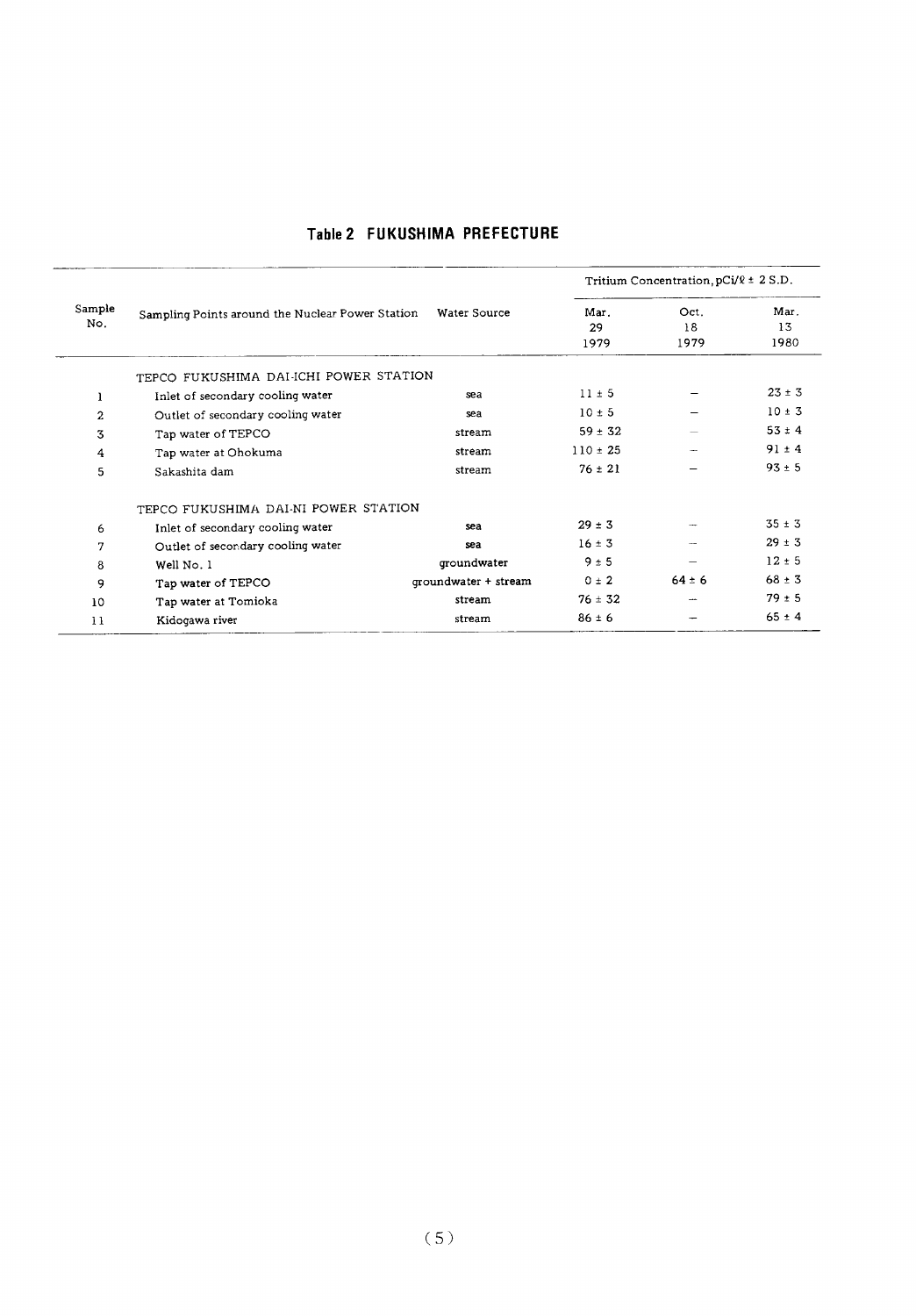Figure 3 Sampling Points around JAPCO, JAERI and PNC at TOKAI and OHARAI.

Nuclear Facilities at TOKAI in Figure 3. JAPCO Nuclear Power Reactors  $\Delta$ 

| <b></b> |            | <b>UPT CO NUCION LONGLITUDIOIS</b>         |
|---------|------------|--------------------------------------------|
| В.      | JAERI NSRR |                                            |
| C.      |            | <b>JPDR</b>                                |
| D.      |            | <b>Waste Disposal Plant</b>                |
| Е.      |            | $JRR-1$                                    |
| F.      |            | <b>JRR-2</b>                               |
| G.      |            | JRR <sub>3</sub>                           |
| н.      |            | JRR4                                       |
| -1.     |            | <b>PNC Nuclear Fuel Reprocessing Plant</b> |

Numbers  $#1, #2$  and  $#3$  in Figure indicate the number of drains of JAERI, respectively.

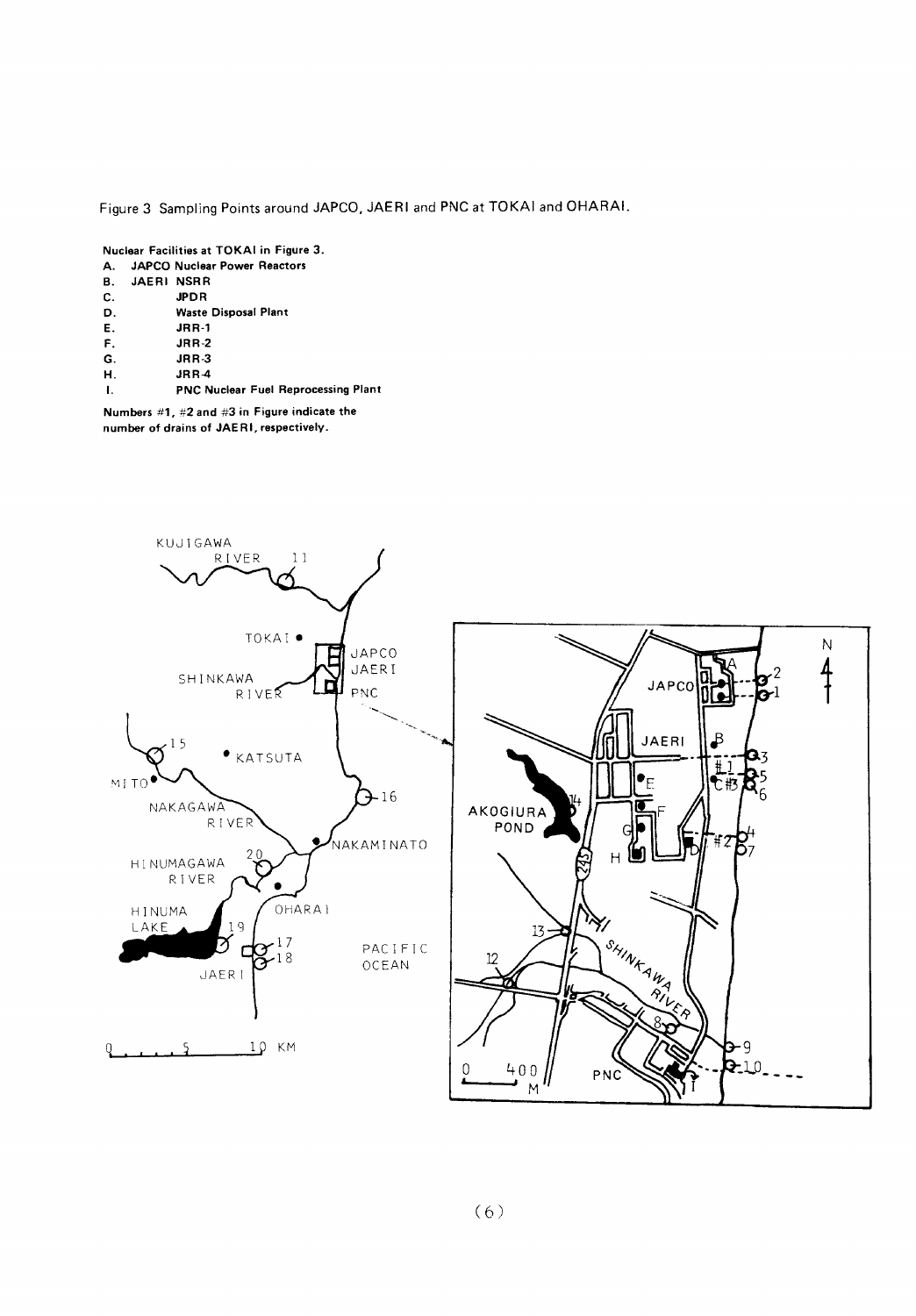#### Table 3 IBARAKI PREFECTURE

| Sampling Points around the<br>Water<br>Sample<br>Jul.<br>Jul.<br>Dec.<br>Jul.<br>Dec.<br>Dec.<br>Nuclear Power Station<br>Source<br>No.<br>11<br>10<br>19<br>12<br>18<br>11<br>1979<br>1977<br>1978<br>1978<br>1979<br>1977<br>JAPCO TOKAI POWER STATION<br>$17 \pm 3$ $12 \pm 3$<br>$35 \pm 5$<br>$26 \pm 3$<br>$31 \pm 6$<br>$24 \pm 7$<br>Outlet of secondary cooling water<br>1<br>sea<br>No.1<br>$18 \pm 4$ 26 $\pm 3$<br>$26 \pm 5$<br>$50 \pm 4$<br>$\mathbf{2}$<br>Outlet of secondary cooling water<br>sea<br>No. 2<br>JAERI at TOKAI<br>$405 \pm 14$ 251 ± 5 166 ± 22 145 ± 28 137 ± 23 123 ± 6<br>Outlet of Drain No. 1<br>3<br>$1350 \pm 50$ $108 \pm 29$ $344 \pm 27$ $209 \pm 25$ $197 \pm 24$ $271 \pm 31$ 91 $\pm 16$<br>4<br>Outlet of Drain No. 2<br>$20 \pm 3$ 43 ± 3 15 ± 3<br>$12 \pm 2$ $16 \pm 3$<br>$21 \pm 4$<br>5<br>Outlet of Drain No. 3<br>$21 \pm 4$ 23 ± 3<br>$60 \pm 4$ 83 ± 7<br>$24 \pm 4$<br>$44 \pm 7$<br>6<br>Seashore near the outlet of Drain<br>sea<br>No.1 |                          |
|-----------------------------------------------------------------------------------------------------------------------------------------------------------------------------------------------------------------------------------------------------------------------------------------------------------------------------------------------------------------------------------------------------------------------------------------------------------------------------------------------------------------------------------------------------------------------------------------------------------------------------------------------------------------------------------------------------------------------------------------------------------------------------------------------------------------------------------------------------------------------------------------------------------------------------------------------------------------------------------------------------|--------------------------|
|                                                                                                                                                                                                                                                                                                                                                                                                                                                                                                                                                                                                                                                                                                                                                                                                                                                                                                                                                                                                     | Jul.<br>22<br>1980       |
|                                                                                                                                                                                                                                                                                                                                                                                                                                                                                                                                                                                                                                                                                                                                                                                                                                                                                                                                                                                                     |                          |
|                                                                                                                                                                                                                                                                                                                                                                                                                                                                                                                                                                                                                                                                                                                                                                                                                                                                                                                                                                                                     |                          |
|                                                                                                                                                                                                                                                                                                                                                                                                                                                                                                                                                                                                                                                                                                                                                                                                                                                                                                                                                                                                     |                          |
|                                                                                                                                                                                                                                                                                                                                                                                                                                                                                                                                                                                                                                                                                                                                                                                                                                                                                                                                                                                                     |                          |
|                                                                                                                                                                                                                                                                                                                                                                                                                                                                                                                                                                                                                                                                                                                                                                                                                                                                                                                                                                                                     |                          |
|                                                                                                                                                                                                                                                                                                                                                                                                                                                                                                                                                                                                                                                                                                                                                                                                                                                                                                                                                                                                     |                          |
|                                                                                                                                                                                                                                                                                                                                                                                                                                                                                                                                                                                                                                                                                                                                                                                                                                                                                                                                                                                                     |                          |
|                                                                                                                                                                                                                                                                                                                                                                                                                                                                                                                                                                                                                                                                                                                                                                                                                                                                                                                                                                                                     |                          |
| $49 \pm 3$ 32 ± 3<br>$21 \pm 3$ $25 \pm 3$ $33 \pm 5$<br>Seashore near the outlet of Drain<br>7<br>sea<br>No. 2                                                                                                                                                                                                                                                                                                                                                                                                                                                                                                                                                                                                                                                                                                                                                                                                                                                                                     |                          |
| PNC at TOKAI                                                                                                                                                                                                                                                                                                                                                                                                                                                                                                                                                                                                                                                                                                                                                                                                                                                                                                                                                                                        |                          |
| $202 \pm 8$ 105 ± 4 114 ± 28 105 ± 25 111 ± 23 125 ± 28<br>8<br>1st waste channel                                                                                                                                                                                                                                                                                                                                                                                                                                                                                                                                                                                                                                                                                                                                                                                                                                                                                                                   |                          |
| $162 \pm 5219 \pm 7115 \pm 495 \pm 25137 \pm 25128 \pm 5$<br>9<br>stream/sea<br>Estuary of Shinkawa river                                                                                                                                                                                                                                                                                                                                                                                                                                                                                                                                                                                                                                                                                                                                                                                                                                                                                           | $\overline{\phantom{a}}$ |
| $38 \pm 7$ $26 \pm 3$ $32 \pm 4$ $23 \pm 4$ $11 \pm 3$ $36 \pm 2$ $36 \pm 4$<br>Seashore at PNC<br>10<br>sea                                                                                                                                                                                                                                                                                                                                                                                                                                                                                                                                                                                                                                                                                                                                                                                                                                                                                        |                          |
| TOKAI village                                                                                                                                                                                                                                                                                                                                                                                                                                                                                                                                                                                                                                                                                                                                                                                                                                                                                                                                                                                       |                          |
| $134 \pm 4$ $159 \pm 6$ $86 \pm 5$ $148 \pm 25$<br>$74 \pm 21$ 113 $\pm$ 31 51 $\pm$ 17<br>Sakakibashi Bridge: Kujigawa river<br>11<br>stream                                                                                                                                                                                                                                                                                                                                                                                                                                                                                                                                                                                                                                                                                                                                                                                                                                                       |                          |
| $166 \pm 6$ 136 $\pm$ 5 109 $\pm$ 4 151 $\pm$ 25<br>$68 \pm 22$ 115 $\pm$ 27<br>12<br>Kikanba: A branch of Shinkawa<br>stream<br>river                                                                                                                                                                                                                                                                                                                                                                                                                                                                                                                                                                                                                                                                                                                                                                                                                                                              |                          |
| $247 \pm 7$ 202 $\pm$ 6 224 $\pm$ 33 113 $\pm$ 29 157 $\pm$ 25 137 $\pm$ 24<br>13<br>Miyamaebashi Bridge: Shinkawa<br>stream<br>river                                                                                                                                                                                                                                                                                                                                                                                                                                                                                                                                                                                                                                                                                                                                                                                                                                                               |                          |
| $119 \pm 44$ 143 ± 6 81 ± 4 140 ± 25 83 ± 21 110 ± 31 64 ± 15<br>reservoir<br>14<br>Akogiura pond                                                                                                                                                                                                                                                                                                                                                                                                                                                                                                                                                                                                                                                                                                                                                                                                                                                                                                   |                          |
| MITO city and NAKAMINATO city                                                                                                                                                                                                                                                                                                                                                                                                                                                                                                                                                                                                                                                                                                                                                                                                                                                                                                                                                                       |                          |
| $88 \pm 4$ 99 ± 21 94 ± 17<br>$137 \pm 6$ 198 ± 6 164 ± 32 132 ± 25<br>15<br>Nakaqouchi: Nakaqawa river<br>stream                                                                                                                                                                                                                                                                                                                                                                                                                                                                                                                                                                                                                                                                                                                                                                                                                                                                                   |                          |
| $21 \pm 7$ 34 ± 6 32 ± 3 26 ± 3 13 ± 3 186 ± 7 29 ± 4<br>Seashore at Nakaminato<br>16<br>sea                                                                                                                                                                                                                                                                                                                                                                                                                                                                                                                                                                                                                                                                                                                                                                                                                                                                                                        |                          |
| <b>JAERI</b> at OHARAI                                                                                                                                                                                                                                                                                                                                                                                                                                                                                                                                                                                                                                                                                                                                                                                                                                                                                                                                                                              |                          |
| $63 \pm$<br>$107 \pm 11$ 73 ± 4 157 ± 5<br>$81 \pm 5$<br>$\overline{4}$<br>49 ±<br>17<br>Outlet of dischange channel                                                                                                                                                                                                                                                                                                                                                                                                                                                                                                                                                                                                                                                                                                                                                                                                                                                                                | -5                       |
| $30 \pm 7$ $34 \pm 3$ $67 \pm 4$ $31 \pm 4$ $28 \pm 4$ $112 \pm 6$<br>Seashore near the outlet of<br>18<br>sea<br>discharge channel                                                                                                                                                                                                                                                                                                                                                                                                                                                                                                                                                                                                                                                                                                                                                                                                                                                                 |                          |
| OHARAI town                                                                                                                                                                                                                                                                                                                                                                                                                                                                                                                                                                                                                                                                                                                                                                                                                                                                                                                                                                                         |                          |
| 88 ± 4 98 ± 5 90 ± 26 140 ± 35 35 ± 3 59 ± 4<br>Kitamatsugawa: Hinuma lake<br>stream/sea<br>19                                                                                                                                                                                                                                                                                                                                                                                                                                                                                                                                                                                                                                                                                                                                                                                                                                                                                                      |                          |
| $110 \pm 4$ 44 $\pm 4$ 68 $\pm 5$ 57 $\pm 5$ 53 $\pm 3$ 145 $\pm 6$<br>Hinumabashi Bridge: Hinuma river<br>stream/sea<br>20                                                                                                                                                                                                                                                                                                                                                                                                                                                                                                                                                                                                                                                                                                                                                                                                                                                                         |                          |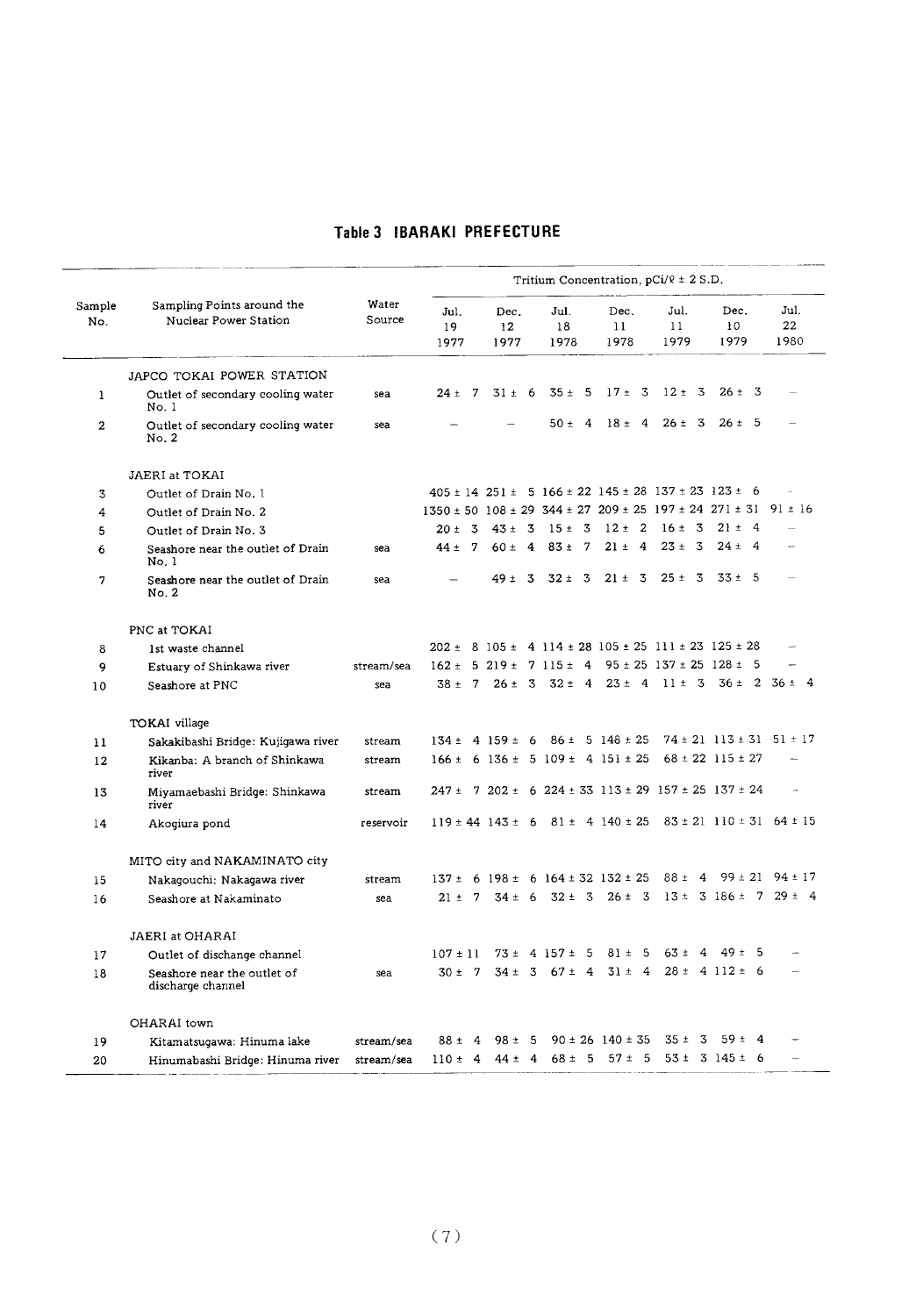Figure 4 Sampling Points around CBEPCO HAMAOKA Nuclear Power Station.

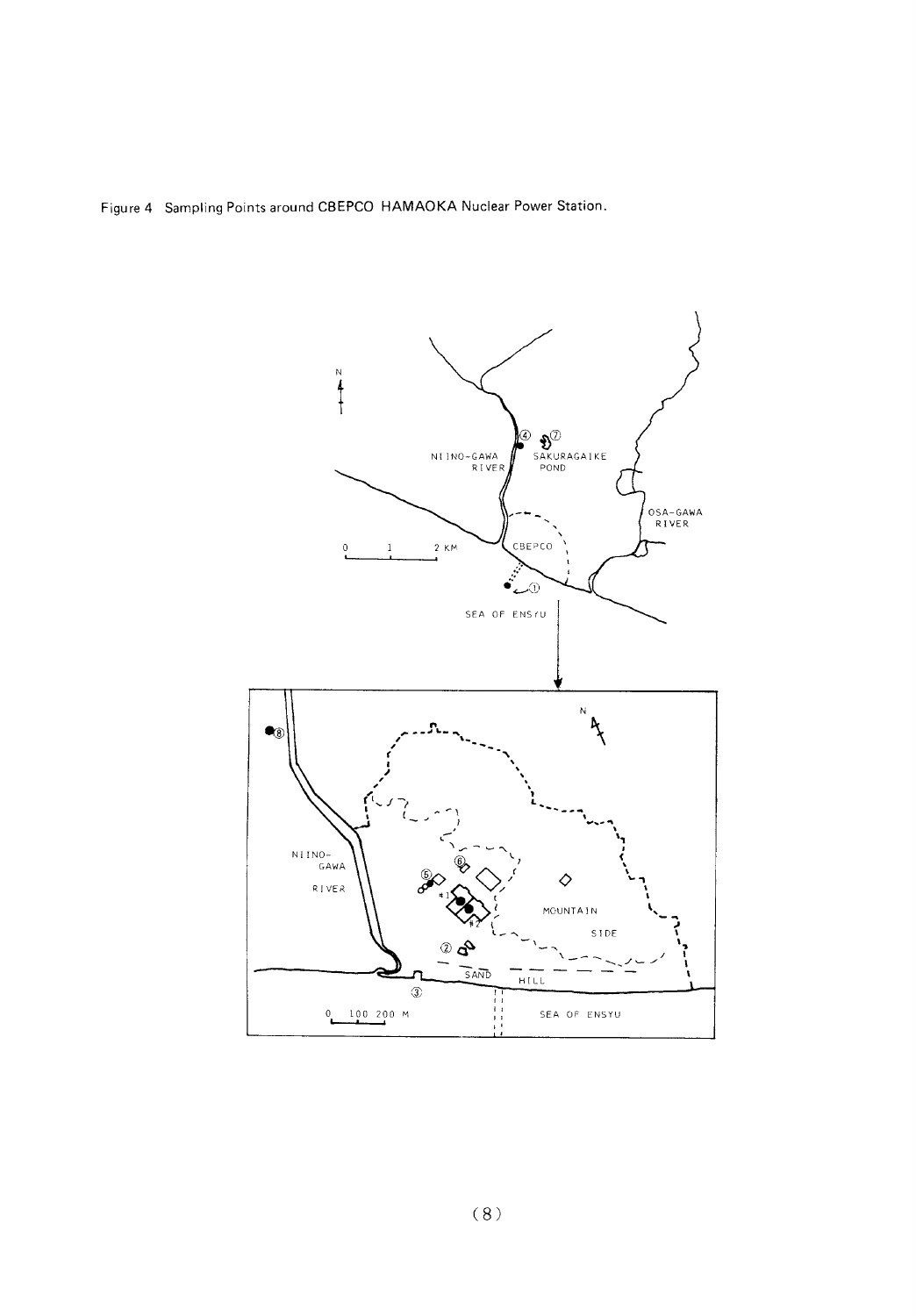#### Table 4 SHIZUOKA PREFECTURE

|               |                                                                  |                                                                                   | Tritium Concentration.<br>$pCi/R \pm 2 S.D.$ |                    |  |
|---------------|------------------------------------------------------------------|-----------------------------------------------------------------------------------|----------------------------------------------|--------------------|--|
| Sample<br>No. | Sampling Points around the Nuclear Power Station                 | Water Source<br>sea<br>sea<br>sea<br>stream<br>qroundwater<br>stream<br>reservoir | Nov.<br>2<br>1978                            | Nov.<br>14<br>1978 |  |
|               | CBEPCO HAMAOKA POWER STATION                                     |                                                                                   |                                              |                    |  |
|               | Intake tower of secondary cooling water 600 meter from sand hill |                                                                                   | 15±5                                         |                    |  |
| 2             | Intake reservoir of secondary cooling water of Reactor No. 1     |                                                                                   | $24 \pm 4$                                   |                    |  |
| 3             | Outlet of secondary cooling water                                |                                                                                   | $21 \pm 3$                                   | $17 \pm 3$         |  |
| 4             | Ni-inogawa river                                                 |                                                                                   | $68 \pm 30$                                  |                    |  |
| 5             | Tank for primary cooling water of Reactor No. 1                  |                                                                                   | $60 \pm 3$                                   |                    |  |
| 6             | Tap of CBEPCO                                                    |                                                                                   | $40 \pm 6$                                   |                    |  |
| 7             | Sakuraqaike Pond                                                 |                                                                                   | $42 \pm 5$                                   |                    |  |
| 8             | Well of Pumping house                                            | stream                                                                            | $66 \pm 32$                                  |                    |  |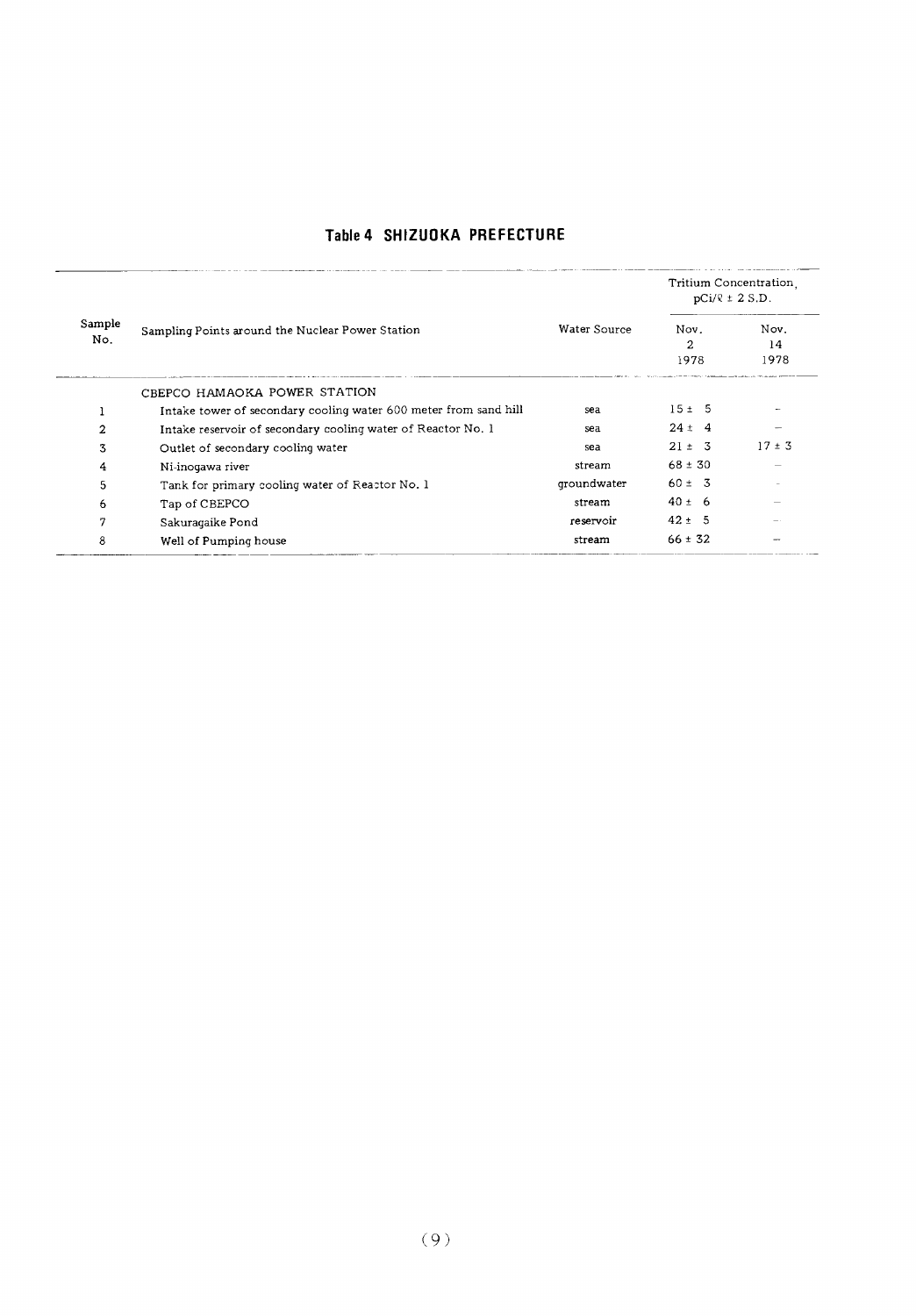|  |  | Table 5 FUKUI PREFECTURE |
|--|--|--------------------------|
|--|--|--------------------------|

|                                             |                                                  |              | Tritium Concentration, $pCi/R \pm 2 S.D.$ |                     |                        |  |  |
|---------------------------------------------|--------------------------------------------------|--------------|-------------------------------------------|---------------------|------------------------|--|--|
| Sample<br>No.<br>2<br>3<br>4<br>5<br>6<br>7 | Sampling Points around the Nuclear Power Station | Water Source | Oct.<br>3, 4<br>1977                      | Dec.<br>4.5<br>1978 | Nov.<br>26, 27<br>1979 |  |  |
|                                             | JAPCO and PNC TSURUGA POWER STATION              |              |                                           |                     |                        |  |  |
|                                             | Takamakigawa river                               | stream       | $75 \pm 4$                                | $75 \pm 25$         | $135 \pm 37$           |  |  |
|                                             | Inogaike pond                                    | reservoir    | $57 \pm 5$                                | $83 \pm 23$         | $60 \pm 3$             |  |  |
|                                             | Inlet of JAPCO secondary cooling water           | sea          | $48 \pm 4$                                | $12 \pm 6$          | $30 \pm 5$             |  |  |
|                                             | Outlet of JAPCO secondary cooling water          | seat         | $18 \pm 3$                                | $13 \pm 7$          | $34 \pm 5$             |  |  |
|                                             | Inlet of PNC secondary cooling water             | sea          |                                           | $26 \pm 6$          | $40 \pm 7$             |  |  |
|                                             | Outlet of PNC secondary cooling water            | sea          | $19 \pm 4$                                | 6 ± 6               | $31 \pm 8$             |  |  |
|                                             | Reservoir of drinking water of PNC               | stream       |                                           | $73 \pm 29$         |                        |  |  |
| 8                                           | Tap of JAPCO                                     | stream       | $107 \pm 6$                               | $78 \pm 23$         | $90 \pm 6$             |  |  |
| 9                                           | Tap of PNC                                       | stream       | $75 \pm 5$                                |                     | $95 \pm 5$             |  |  |

Figure 5-1 Sampling Points around JAPCO and PNC TSURUGA Nuclear Power Station.

- 1. Takamakigawa river.
- 2. Inogaike pond.
- 3. Inlet of secondary cooling water of JAPCO.
- 4. Outlet of secondary cooling water of JAPCO.
- 5. Inlet of secondary cooling water of PNC.
- 6. Outlet of secondary cooling water of PNC.
- 7. Reservoir of drinking water of PNC.
- 8. Tap of JAPCO.
- 9. Tap of PNC.

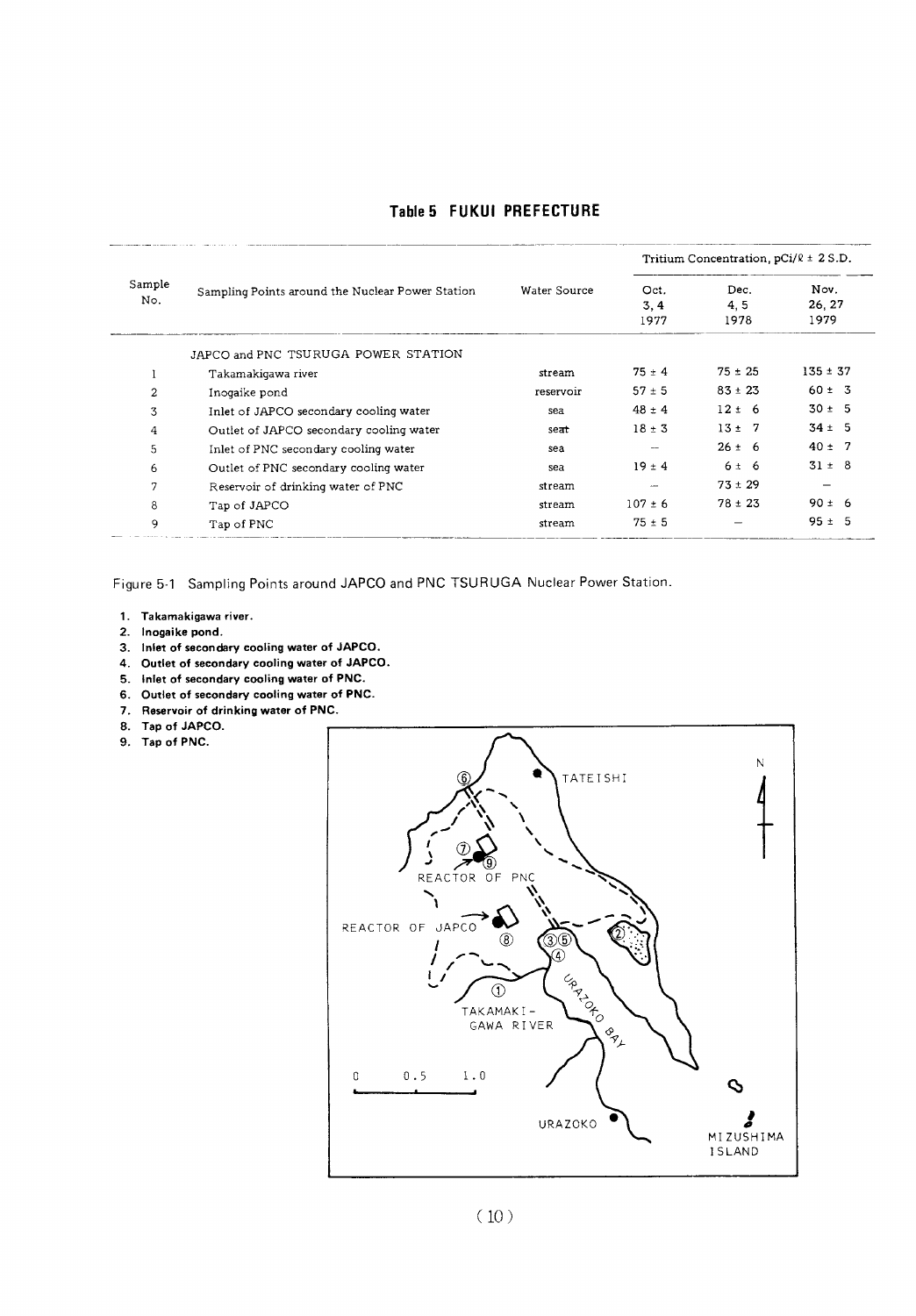|               |                                                       |              | Tritium Concentration, $pCi/\sqrt{x} \pm 2 S.D.$ |                     |                       |  |
|---------------|-------------------------------------------------------|--------------|--------------------------------------------------|---------------------|-----------------------|--|
| Sample<br>No. | Sampling Points around the Nuclear Power Station      | Water Source | Oct.<br>3.4<br>1977                              | Dec.<br>4.5<br>1978 | Nov.<br>26.27<br>1979 |  |
|               | KEPCO MIHAMA POWER STATION                            |              |                                                  |                     |                       |  |
| 10            | Majogawa river                                        | stream       | $89 \pm 4$                                       | $94 \pm 4$          | $89 \pm 6$            |  |
| 11            | Ochiaigawa river                                      | stream       | $86 \pm 3$                                       | $74 \pm 25$         | $100 \pm 6$           |  |
| 12            | Inlet of secondary cooling water                      | sea          | $124 \pm 5$                                      | $33 \pm 6$          | $63 \pm 7$            |  |
| 13            | Outlet of secondary cooling water of Reactor I and II | sea          | $45 \pm 3$                                       | $16 \pm 6$          | $33 \pm 7$            |  |
| 14            | Outlet of secondary cooling water of Reactor III      | sea          | $42 \pm 3$                                       | $22 \pm 8$          | $29 \pm 8$            |  |
| 15            | Tap of KEPCO                                          | stream       | $72 + 7$                                         | $91 \pm 5$          | $78 \pm 25$           |  |

Figure 5-2 Sampling Points around KEPCO MIHAMA Nuclear Power Plant.

- 10. Majo-gawa river.
- 11. Ochiai-gawa river.
- 12. Inlet of secondary cooling water.
- 13. Outlet of secondary cooling water of
- Reactor #1 and  $#2$ .
- 14. Outlet of secondary cooling water of Reactor #3.
- 15. Tap of KEPCO.

 $\mathcal{A}$ 



 $0.5$  1.0 KM Ų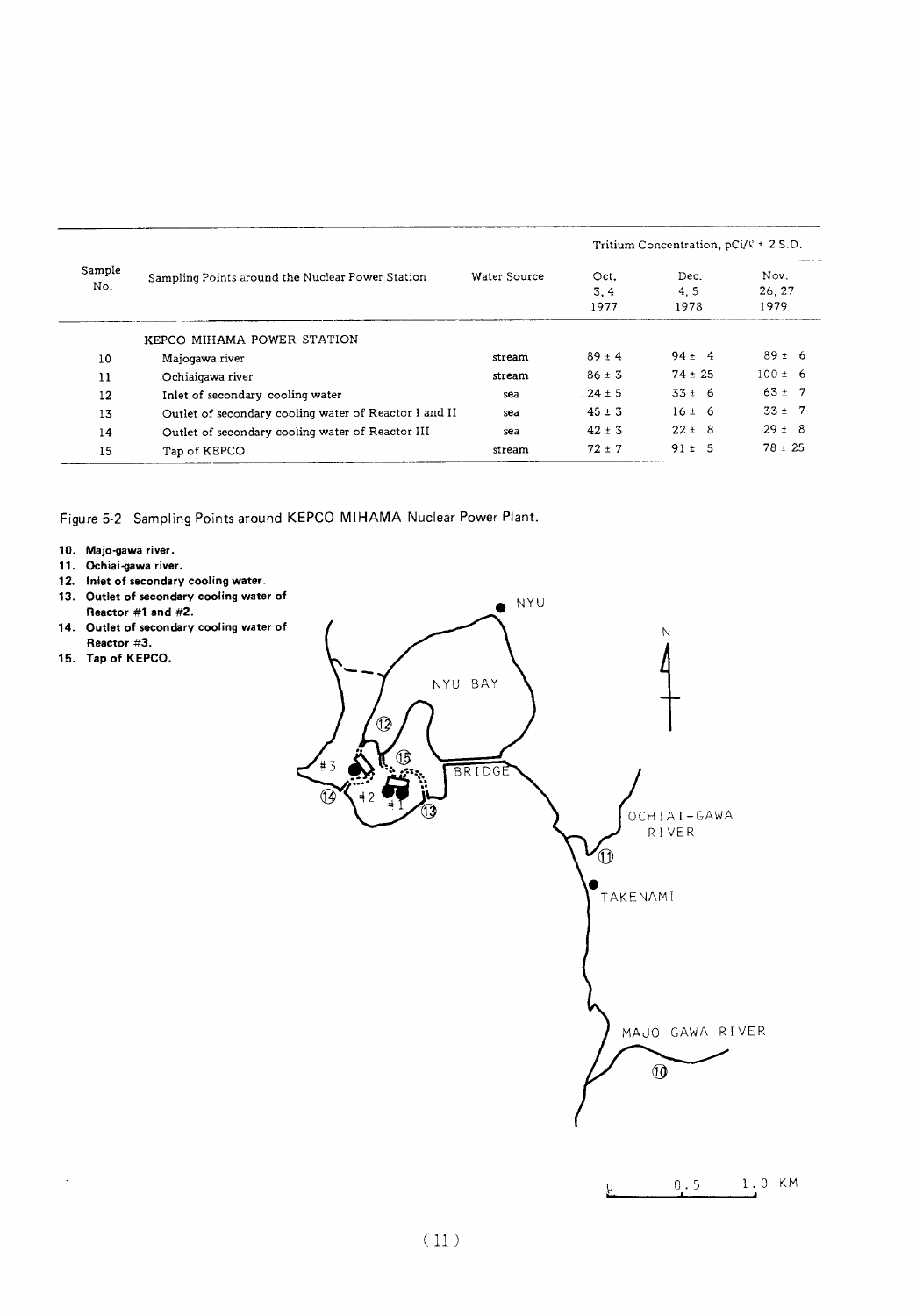|               |                                                  |              |                     | Tritium Concentration, $pCi/\ell \pm 2 S.D.$ |                        |
|---------------|--------------------------------------------------|--------------|---------------------|----------------------------------------------|------------------------|
| Sample<br>No. | Sampling Points around the Nuclear Power Station | Water Source | Oct.<br>3.4<br>1977 | Dec.<br>4.5<br>1978                          | Nov.<br>26, 27<br>1979 |
|               | KEPCO TAKAHAMA POWER STATION                     |              |                     |                                              |                        |
| 16            | Sekiyagawa river                                 | stream       | $81 \pm 5$          | $63 \pm 23$                                  | $80 \pm 4$             |
| 17            | Tap water at Otomi                               | groundwater  | $117 \pm 6$         | $67 \pm 26$                                  | $69 \pm 5$             |
| 18            | Tap water at Oguroi                              | groundwater  | $98 \pm 6$          | $75 \pm 5$                                   | $65 \pm 21$            |
| 19            | Inlet of secondary cooling water                 | sea          | $29 \pm 4$          | 16±6                                         | $32 \pm 5$             |
| 20            | Outlet of secondary cooling water                | sea          | $19 \pm 3$          | $19 \pm 3$                                   | $24 \pm 5$             |
| 21            | Tap of KEPCO                                     | stream       | $98 \pm 6$          | $73 \pm 4$                                   | $92 \pm 6$             |

Figure 5-3 Sampling Points around KEPCO TAKAHAMA Nuclear Power Plant.

- 16. Sekiya-gawa river.
- 17. Tap of Otomi.
- 18. Tap of Oguroi.
- 19. Inlet of secondary cooling water.
- 20. Outlet of secondary cooling water.<br>21. Tap of KEPCO.
- 

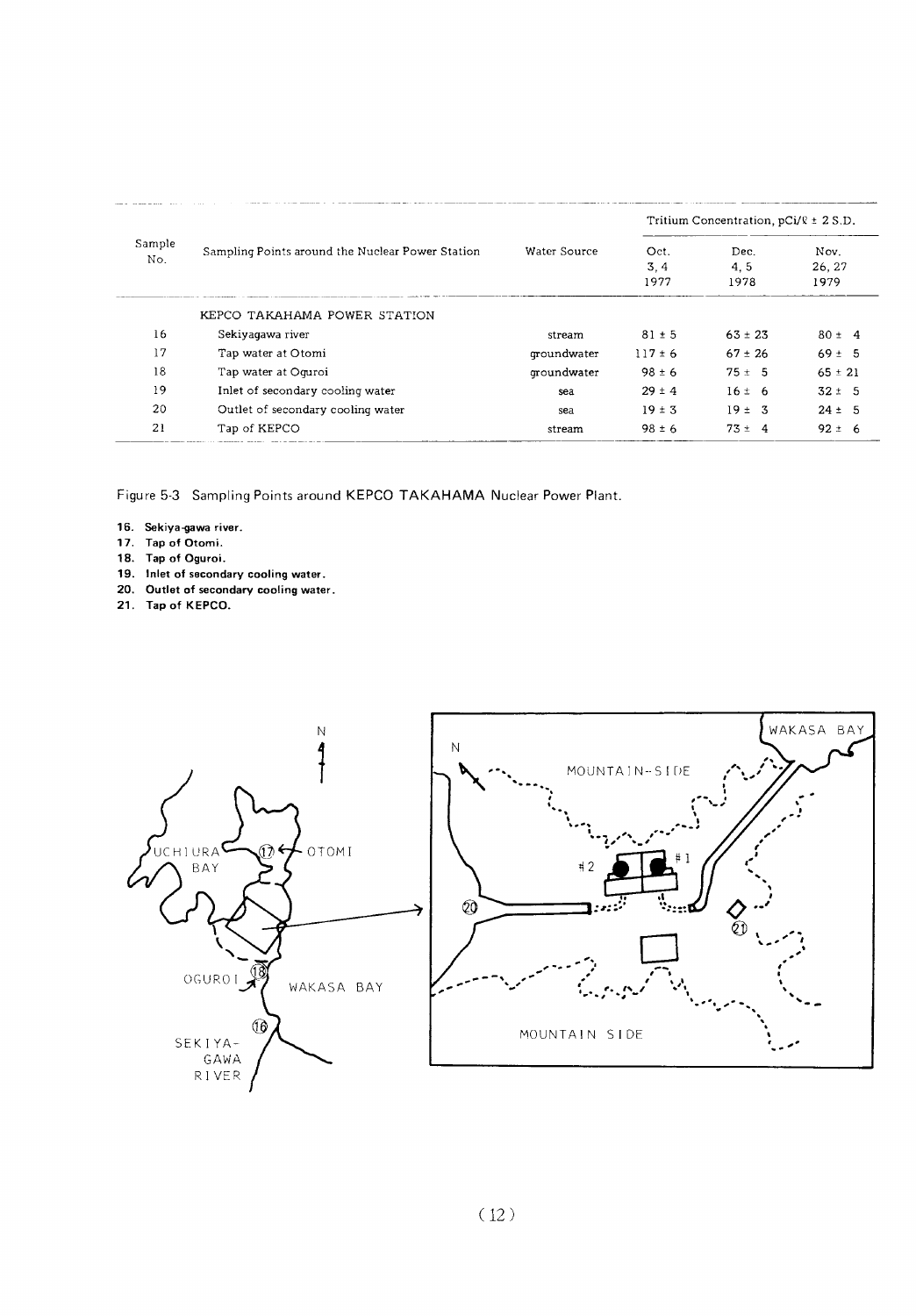|               |                                                  |              | Tritium Concentration, $pCi / k \pm 2 S.D.$ |                     |                       |  |
|---------------|--------------------------------------------------|--------------|---------------------------------------------|---------------------|-----------------------|--|
| Sample<br>No. | Sampling Points around the Nuclear Power Station | Water Source | Oct.<br>3, 4<br>1977                        | Dec.<br>4.5<br>1978 | Nov.<br>26.27<br>1979 |  |
|               | DEPCO OHI POWER STATION                          |              |                                             |                     |                       |  |
| 22            | Inlet of secondary cooling water                 | sea          | $24 \pm 3$                                  | $35 \pm 3$          | $34 \pm 5$            |  |
|               |                                                  |              |                                             |                     |                       |  |
| 23            | Outlet of secondary cooling water                | sea          | $24 \pm 3$                                  | $28 \pm 4$          | $26 \pm 5$            |  |
| 24            | Pool of drinking water of KEPCO                  | stream       | $174 \pm 8$                                 | $88 \pm 24$         | $52 \pm 23$           |  |
| 25            | Tap of KEPCO                                     | stream       | $49 \pm 5$                                  | $42 \pm 5$          | $61 \pm 5$            |  |

Figure 5-4 Sampling Points in the Site of KEPCO OHI Nuclear Power Plant.

- 22. Inlet of secondary cooling water.
- 23. Outlet of secondary cooling water.
- 24. Pool of drinking water.
- 25. Tap of KEPCO.

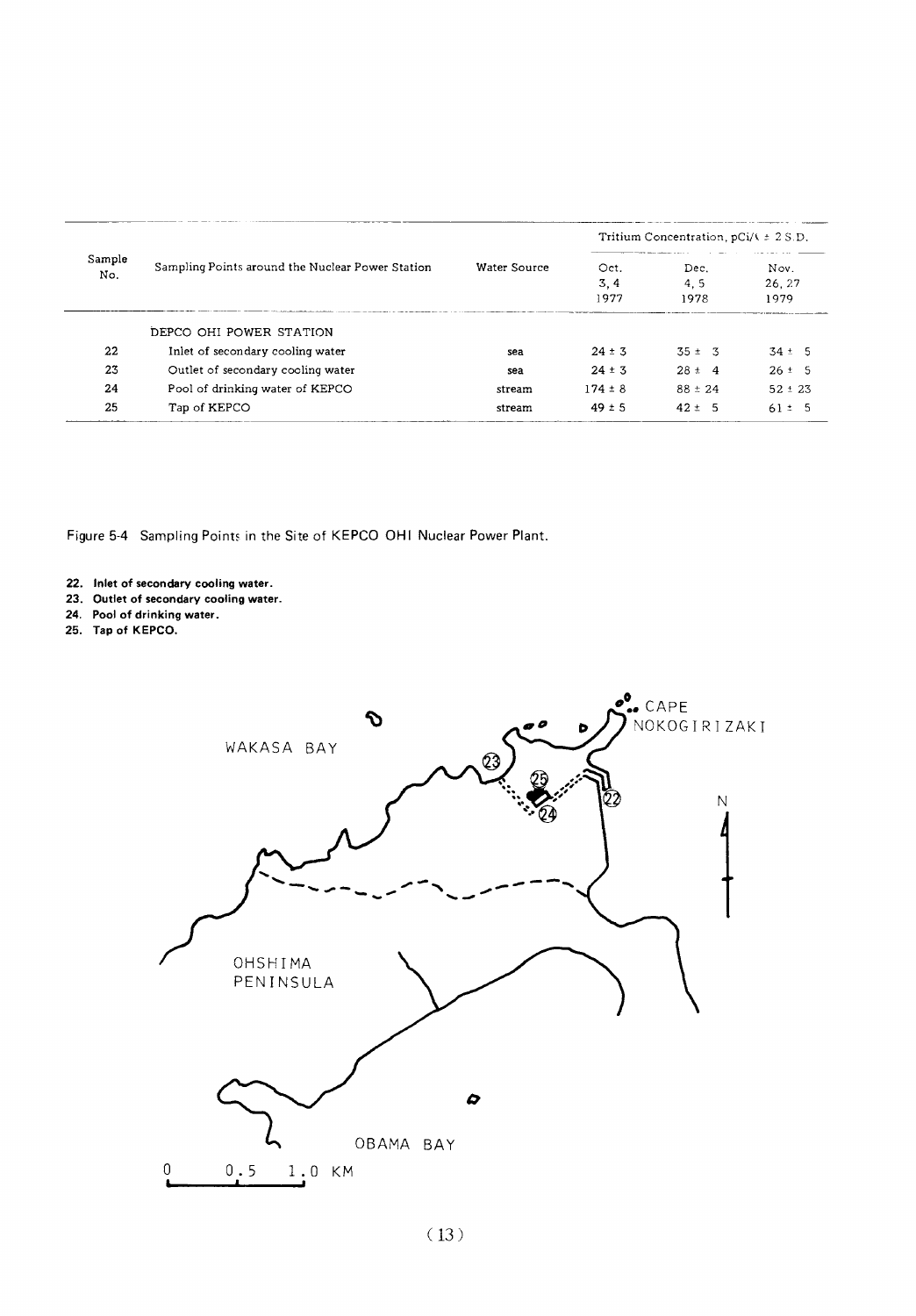

Figure 6-1 Sampling Points in Site of CGEPCO KASHIMA Power Station.

Figure 6-2 Sampling Points around CGEPCO in Shimane Prefecture.

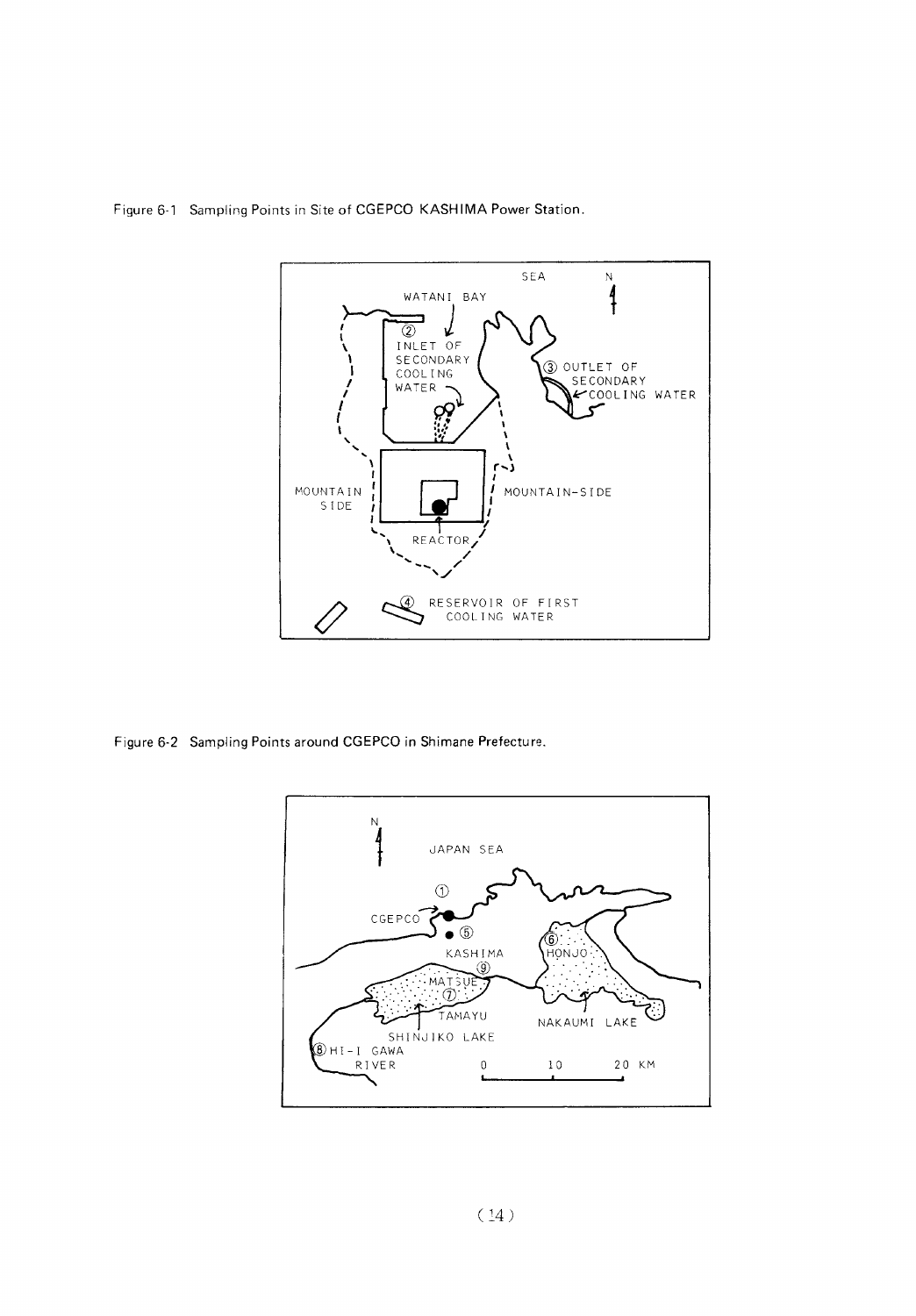#### Table 6 SHIMANE PREFECTURE

|                | Sampling Points around the<br>Nuclear Power Station |              | Tritium Concentration, $pCi/R \pm 2 S.D.$     |                                                      |                             |                             |                             |  |  |
|----------------|-----------------------------------------------------|--------------|-----------------------------------------------|------------------------------------------------------|-----------------------------|-----------------------------|-----------------------------|--|--|
| Sample<br>No.  |                                                     | Water Source | Jan.<br>14, 15<br>Jul.<br>$1 \sim 28$<br>1977 | Dec.<br>$1 \sim 22$<br>1977<br>or Jan.<br>20<br>1978 | Jun.<br>$1 \sim 16$<br>1978 | Dec.<br>$1 \sim 25$<br>1978 | Jun.<br>$4 \sim 27$<br>1979 |  |  |
|                | CGEPCO KASHIMA POWER STATION                        |              |                                               |                                                      |                             |                             |                             |  |  |
| 1              | Offshore water at CGEPCO                            | sea          | $18 \pm 6$                                    | $19 \pm 3$                                           | $5 \pm 3$                   | $18 \pm 4$                  | $11 \pm 4$                  |  |  |
| $\overline{2}$ | Inlet of secondary cooling water                    | sea          | $34 \pm 4$                                    | $23 \pm 3$                                           | $16 \pm 4$                  | $23 \pm 3$                  | $37 \pm 5$                  |  |  |
| 3              | Outlet of secondary cooling water                   | sea          | $27 \pm 3$                                    | $19 \pm 3$                                           | $12 \pm 4$                  | $43 \pm 4$                  | $38 \pm 4$                  |  |  |
| 4              | Reservoir for drinking and primary cooling          | stream       | $114 \pm 6$                                   | $121 \pm 5$                                          | $68 \pm 28$                 | $56 \pm 22$                 | $95 \pm 5$                  |  |  |
|                | Southern district of CGEPCO                         |              |                                               |                                                      |                             |                             |                             |  |  |
| 5              | Public water supply of Kashima town                 | stream       | $93 \pm 6$                                    | $74 \pm 3$                                           | $87 \pm 30$                 | $78 \pm 23$                 | $86 \pm 7$                  |  |  |
| 6              | Nakaumi lake at Honjyo town                         | stream/sea   | $46 \pm 4$                                    | $67 \pm 6$                                           | $39 \pm 4$                  | $38 \pm 4$                  | $39 \pm 5$                  |  |  |
| 7              | Shinjiko lake at Tamayu town                        | stream/sea   | $93 \pm 6$                                    | $86 \pm 5$                                           | $57 \pm 28$                 | $107 \pm 37$                | $61 \pm 8$                  |  |  |
| 8              | Hi-iqawa river                                      | stream       | $112 \pm 5$                                   | $109 \pm 4$                                          | $82 \pm 28$                 | $80 \pm 5$                  | $135 \pm 5$                 |  |  |
| 9              | Matsue spa                                          | hot spring   |                                               | $2.6 \pm 2.4$                                        | $3.2 \pm 3.1$               | $2.7 \pm 3.2$               | $10.2 \pm 7.8$              |  |  |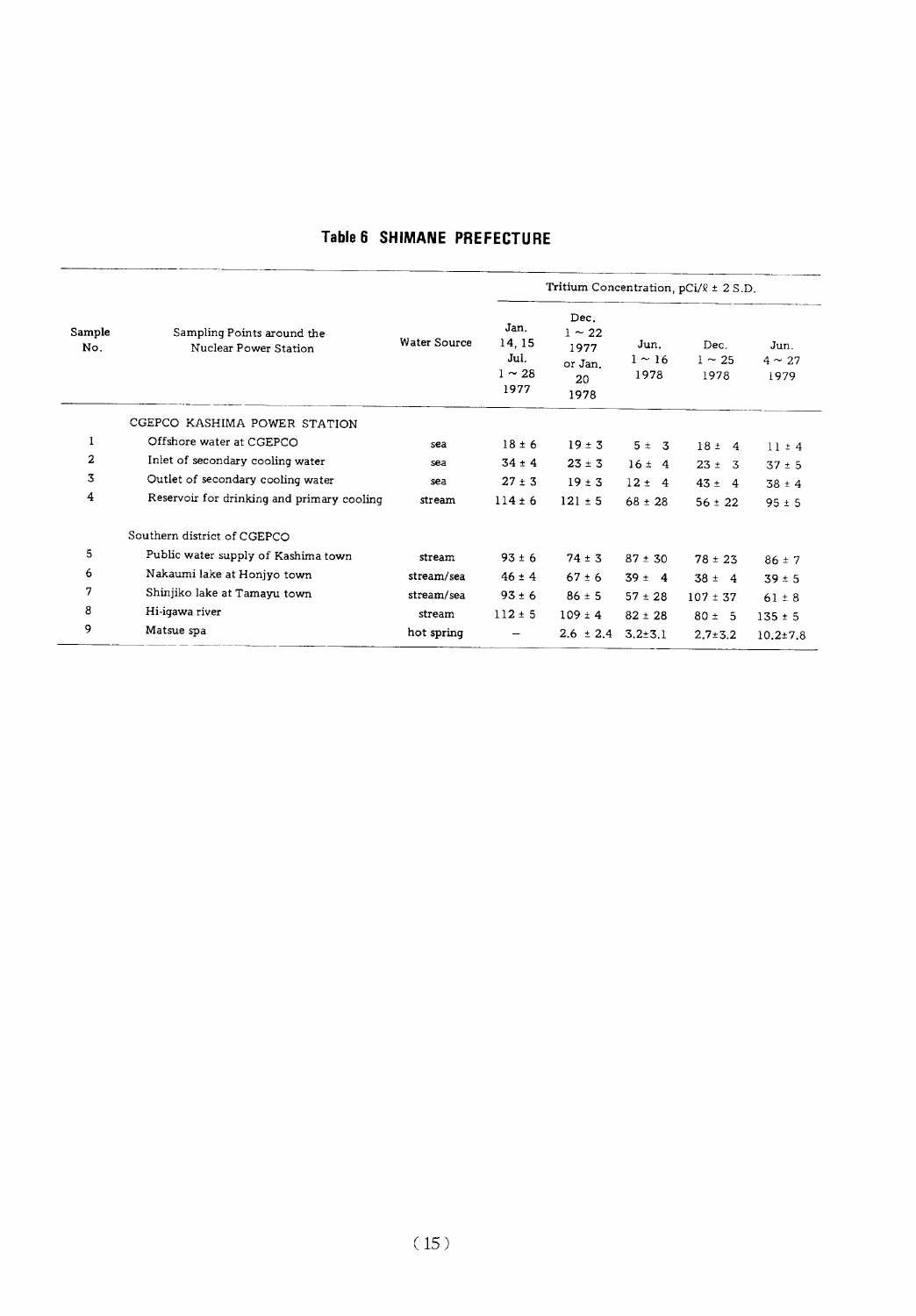| Sample<br>No. | Sampling Points around the Nuclear Power Station | Water Source | Tritium Concentration.<br>$pCi/R \pm 2 S.D.$ |                         |
|---------------|--------------------------------------------------|--------------|----------------------------------------------|-------------------------|
|               |                                                  |              | Mar.<br>8<br>1978                            | Mar.<br>25<br>1980      |
|               | SEPCO IKATA POWER STATION                        |              |                                              |                         |
|               | Inlet of secondary cooling water                 | sea          | $4 \pm 3$                                    | $18 \pm 4$              |
| 2             | Outlet of secondary cooling water                | sea          | $17 \pm 3$                                   | $35 \pm 4$              |
| 3             | Desalted sea water                               | sea          | $32 \pm 4$                                   | $27 \pm 2$              |
| 4             | Tap of SEPCO                                     | stream       | $141 \pm 5$                                  |                         |
| 5             | Tap water at Ikata town                          | stream       | $74 + 3$                                     | $75 \pm 5$<br>$134 + 7$ |

#### Table 7 EHIME PREFECTURE

Figure 7 Sampling Points around SEPCO IKATA Nuclear Power Station.

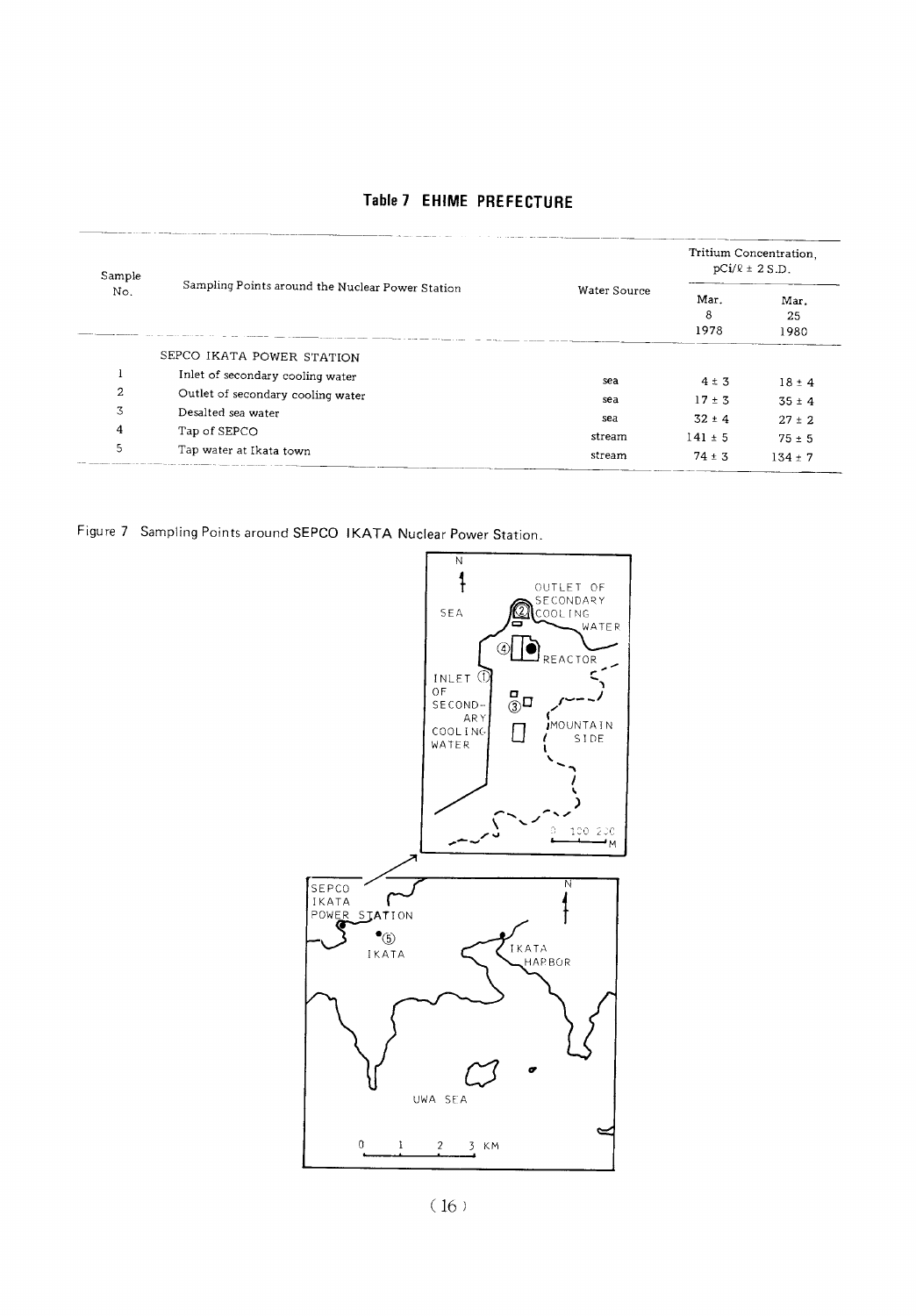| Sample<br>No.  | Sampling Points around the Nuclear<br>Power Station                       | Water<br>Source | Tritium Concentration, $pCi/R \pm 2 S.D.$ |                          |                    |                    |
|----------------|---------------------------------------------------------------------------|-----------------|-------------------------------------------|--------------------------|--------------------|--------------------|
|                |                                                                           |                 | Mar.<br>9<br>1978                         | Mar.<br>29<br>1979       | Apr.<br>10<br>1979 | Mar.<br>26<br>1980 |
|                | KYEPCO GENKAI POWER STATION                                               |                 |                                           |                          |                    |                    |
|                | Inlet of secondary cooling water                                          | sea             | $60 \pm 5$                                | $16 \pm 3$               | $22 \pm 4$         | $105 \pm 6$        |
| $\overline{2}$ | Outlet of secondary cooling water                                         | sea             | $20 \pm 4$                                | $22 \pm 3$               | $12 \pm 4$         | $12 \pm 3$         |
| 3              | Reservoir of drinking and primary cooling<br>water (Dam of Hatsuta river) | stream          | $98 + 7$                                  | $\overline{\phantom{0}}$ | $60 \pm 27$        | $68 \pm 5$         |
| 4              | Shimobatameike Pond                                                       | reservoir       | $96 \pm 4$                                |                          | $40 \pm 6$         | $60 \pm 4$         |
| 5              | Tap of KYEPCO                                                             | stream          | $83 + 4$                                  | $104 \pm 7$              | $82 \pm 32$        | $51 \pm 3$         |
| 6              | A branch of Shiregawa river                                               | stream          | $97 \pm 4$                                |                          |                    |                    |

#### Table 8 SAGA PREFECTURE

Figure 8 Sampling Points around KYEPCO GENKAI Nuclear Power Station.